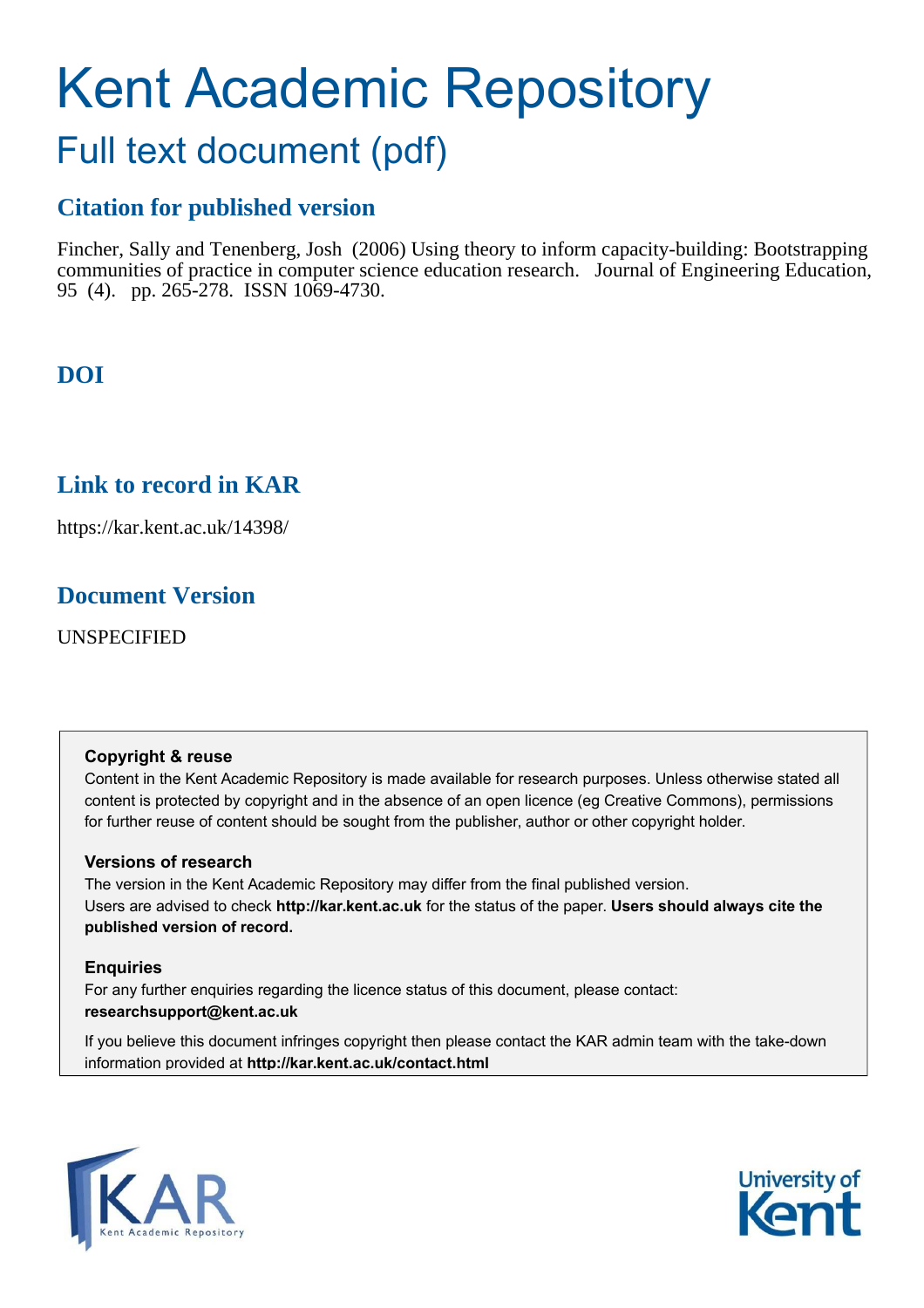# **Using Theory to Inform Capacity-Building: Bootstrapping Communities of Practice in Computer Science Education Research**

SALLY FINCHER *Computing Laboratory University of Kent*

JOSH TENENBERG *Institute of Technology University of Washington, Tacoma*

#### **ABSTRACT**

**In this paper, we describe our efforts in the deliberate creation of a** *community of practice* **of researchers in computer science education (CSEd). We understand community of practice in the sense in which Wenger describes it, whereby the community is characterized by** *mutual engagement* **in a** *joint enterprise* **that gives rise to a** *shared repertoire* **of knowledge, artefacts, and practices.** 

**We first identify CSEd as a research field in which no shared paradigm exists, and then we describe the** *Bootstrapping* **project, its metaphor, structure, rationale, and delivery, as designed to create a community of practice of CSEd researchers. Features of other projects are also outlined that have similar aims of capacity building in disciplinary-specific pedagogic enquiry. A theoretically derived framework for evaluating the success of endeavours of this type is then presented, and we report the results from an empirical study. We conclude with four open questions for our project and others like it: Where is the locus of a community of practice? Who are the core members? Do capacity-building models transfer to other disciplines? Can our theoretically motivated measures of success apply to other projects of the same nature?**

#### **I. INTRODUCTION: PROBLEMATISING CSED RESEARCH**

The subject of computer science education (CSEd) research is an inevitably situated practice. It is situated within an institutional context, which dictates (among other things) quality assurance procedures and funding allocations; it is situated within a departmental context which depends on student intake, the chosen curriculum, and academic expectations; and it is situated within individual classrooms—*these* students, *this* topic—where teaching is an enactment of private, personal, and largely tacit beliefs about teaching and learning. For CSEd research to be viable, educators must be able to transfer from generalised results to the specifics of individual contexts. This requires that the research extend beyond the descriptive account of situated practice—the *Marco Polo* paper ("been there, done that"), the

*teaching tool* report, and the *nifty assignment* exposition—that has characterized the bulk of CSEd research presented in the major CSEd teaching-practitioner conferences to date [1]. Though these accounts play important roles in teacher development and community self-definition, they do not constitute a theoretical base for CSEd.

The primary challenges in developing this base of CSEd research are sociological. There is as yet no *paradigm* of CSEd research. As Kuhn states [2]:

Effective research scarcely begins before a scientific community thinks it has acquired firm answers to the following: What are the fundamental entities of which the universe is composed? How do these interact with each other and with the senses? What questions may legitimately be asked about such entities and what techniques employed in seeking solutions?

"Normal" science takes place among scientific communities that have a shared set of answers to the above questions. Kuhn calls this socially shared set of beliefs a *paradigm.* Paradigms comprise a disciplinary community's ontology (what things we are concerned with), epistemology (how we may know things to be true), and methodology (how we find things out). These core beliefs inform, as well as constrain, the behaviour of workaday scientists.

Not having a shared paradigm for carrying out CSEd research means that the models of how established research communities work do not pertain. Because the subject matter requires both disciplinary knowledge and familiarity with research techniques of the human sciences, it is often the case that there are at most one or two staff members in any given department with the necessary knowledge and expertise. There are no specific "meeting places" (conferences, societies, publications and citations) where researchers can gather together and form the identity of the work through recognition and acknowledgement [3], no places where newcomers can join in at the periphery [4]. There are few doctoral programs to provide a "way in," to introduce and define the research landscape and form and maintain the research networks. And since there are no acknowledged centers for this research, there are no concentrations of researchers. This in turn means there are none of the "invisible colleges" that link researchers with shared backgrounds—who have worked on projects together in the past, or who have undertaken doctoral work in the same institution but who are now dispersed to different institutions [5].

Without an established paradigm, the CSEd researcher must enter a *Trading Zone* where intellectual and methodological borrowings are necessarily made from a number of disciplines. This metaphor is used by Peter Galison [6] in discussing the disparate traditions from which modern physics (conceived as an intellectual discipline) stems. As Fincher and Petre state "It may be that every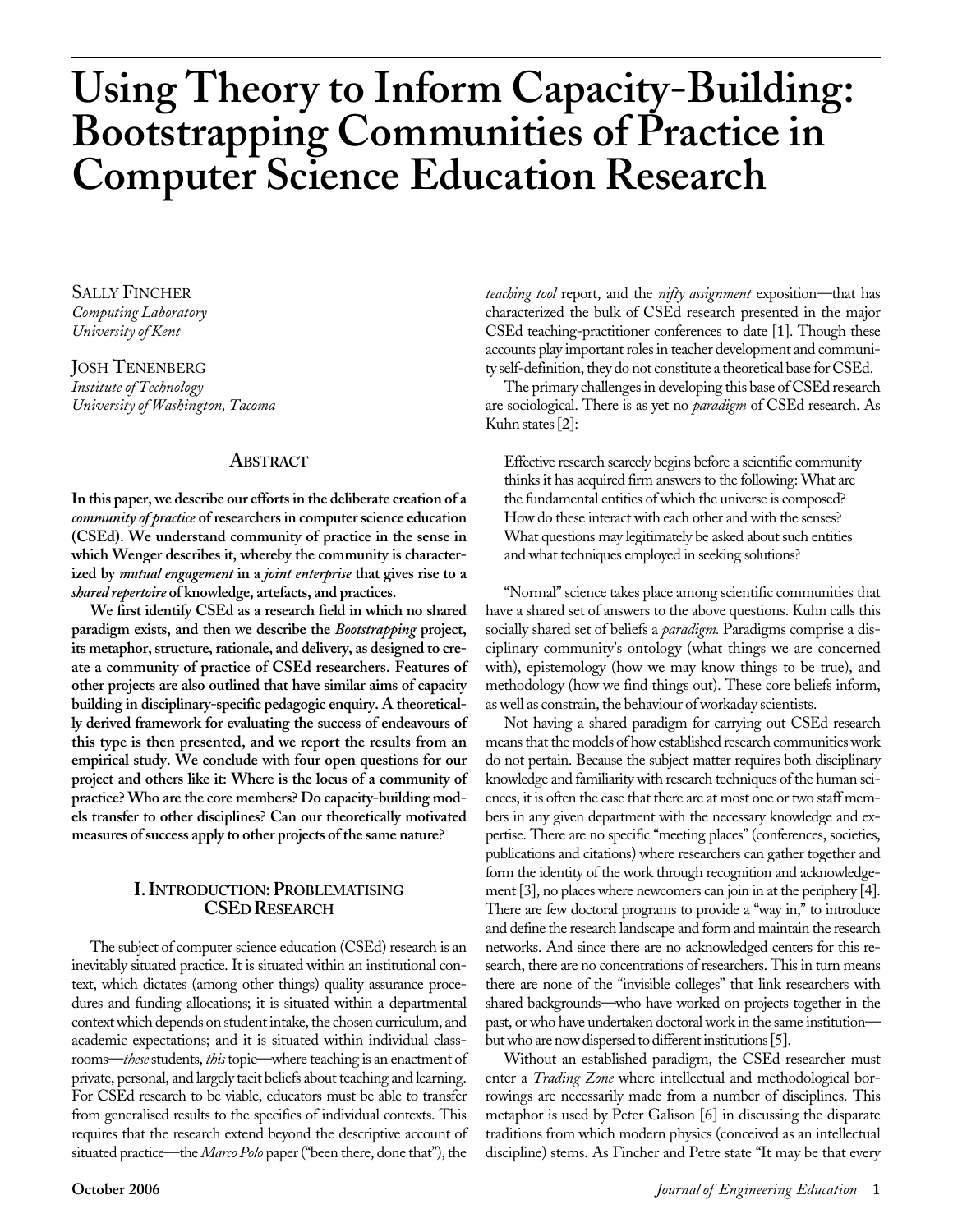interdisciplinary field is a 'trading zone' (or grows from one). For CS education, we must learn to speak with our trading partners" [7] which includes the social and learning sciences, and the disciplinaryeducation research of cognate disciplines (e.g., mathematics education, physics education).

There are two consequences worth noting of CSEd research being a trading zone. The first is that being a Trading zone researcher is higher risk than being a paradigmatic researcher (taking the *evolutionary epistemology* perspective [8]): mechanisms for research selection and reproduction (publications, grants, tenure, graduate students) cannot be taken for granted as it can for the paradigmatic researcher. Questions about disciplinary survival (e.g., Where do I publish? Can I obtain external funding? Will I get tenure?), are always present. Whereas answers are tacitly understood by scientists within established paradigms, they become both explicit and unanswered when the CS Ed trading zone is entered.

The second consequence concerns the epistemological and methodological ecumenicalism required of the trading zone researcher. Within an established research paradigm, the accepted methods for establishing truth are taken for granted: "Men whose research is based on shared paradigms are committed to the same rules and standards for scientific practice" [2, p11]. Although tacitly shared, these methods are not invisible. Rather, they are externalized, *reified*, in the protocols, instruments, tools, and publications of the community of researchers. The practice and reifications thus reflect and reproduce the assumptions shared by the members of the community. In the trading zone however, borrowings are pragmatically driven—one uses methods as demanded by the research question [7]. The advantage of this pragmatic stance is the range of methods that can be brought to bear on any particular problem. The disadvantage is in the reconciliation of the different methods and traditions, some of which may be in sharp contrast to each other in epistemological assumptions. As Wenger points out [9], "The work of reconciliation may be the most significant challenge faced by learners who move from one community of practice to another." For the individual entering the trading zone, undergoing deliberate processes of knowledge construction and experiencing epistemological vertigo, having a community of peers, fellow-researchers mutually engaged in the same enterprise, becomes essential to the individual's ability to carry out research and persist in doing so.

#### **II. THEBOOTSTRAPPINGMETAPHOR: INDIVIDUAL, COMMUNITY OF PRACTICE, AND BROADER RESEARCH COMMUNITY**

It was in response to these historical and sociological problems in doing CSEd research that we developed the *Bootstrapping* project. The bootstrapping metaphor is both humble and reflexive, "pulling oneself up by the bootstraps", and additionally has a specific meaning within computing. "In computers, this term refers to ... processes whereby a complex system emerges by starting simply and, bit by bit, developing more complex capabilities on top of the simpler ones." [10]

In naming our project, we used the metaphor in three distinct senses, reflecting our goals to impact three distinct, though interacting, levels:

• *bootstrapping the novice CSEd researcher* by providing entry points into the theory and methods of carrying out CSEd research;

- *bootstrapping a community of practice* of CSEd research practitioners with similar skills, practices, and language for engaging in shared research endeavours; and
- *bootstrapping the wider CSEd research community* by establishing a critical mass of researchers with rigorous practices and standards for carrying out and evaluating CSEd research.

By bootstrapping simultaneously at all three levels, the effort is mutually reinforcing, thereby contributing to normalization of CSEd as a distinct and rigorous research paradigm and simultaneously hastening individuals' full participation. We viewed the community of practice, the middle level, as the most important: a bridge from the individual to the emergent discipline as a whole. This community would (we hoped) serve as an incubator of research ideas, a source of collaborators and critics, and a space for research discourse in which study designs and interpretations could be rehearsed and contested before taking them to the forums of the broader research community. Hence, our primary efforts were geared toward the creation and sustenance of a community of practice.

But how does one create a community of practice when none exists? What are the characteristics that determine this sort of community from any other group? Neighbourhood communities require geographical co-location, kinship communities require ties of blood and reciprocal obligation, but communities of practice must have shared *practice.* Consequently, we were deliberate in our design to create interventions that establish and sustain *practices*. In *Communities of Practice: Learning, Meaning & Identity,* Wenger identifies "three dimensions of the relation by which practice is the source of coherence of a community" (p. 72, 73). We used these as key design principles. These dimensions are:

- 1. *Mutual Engagement*—Membership in communities of practice is enacted through the dynamic and continuous interactions on issues of shared interest and meaning.
- 2. *Joint Enterprise*—Community is sustained through emergent projects and plans that the members themselves negotiate and hold one another accountable to.
- 3. *Shared Repertoire*—Through mutual engagement on shared enterprises, members develop a shared set of "routines, words, tools, ways of doing things, stories, gestures, symbols, genres, actions or concepts that the community has produced or adopted in the course of its existence and which have become part of its practice" (p83).

These are delicate points of balance and peril in terms of design; too heavy-handed an approach can stifle, or even destroy, the practices we seek to support. They represent crucial terms of engagement for enabling community to emerge from practice. In the *Bootstrapping*-model we addressed these as very practical issues and created a sequence of designed activities to sustain "enough mutual engagement in pursuing an enterprise together to share some significant learning" (p. 86) creating the "shared histories of learning" that Wenger claims characterize communities of practice that extend over time.

#### **III. PROJECTDESIGN AND STRUCTURE**

The *Bootstrapping* model has the following major constituents:

● *Workshops*—Intensive four-day workshops attended by approximately 20 international CS educators in two successive years.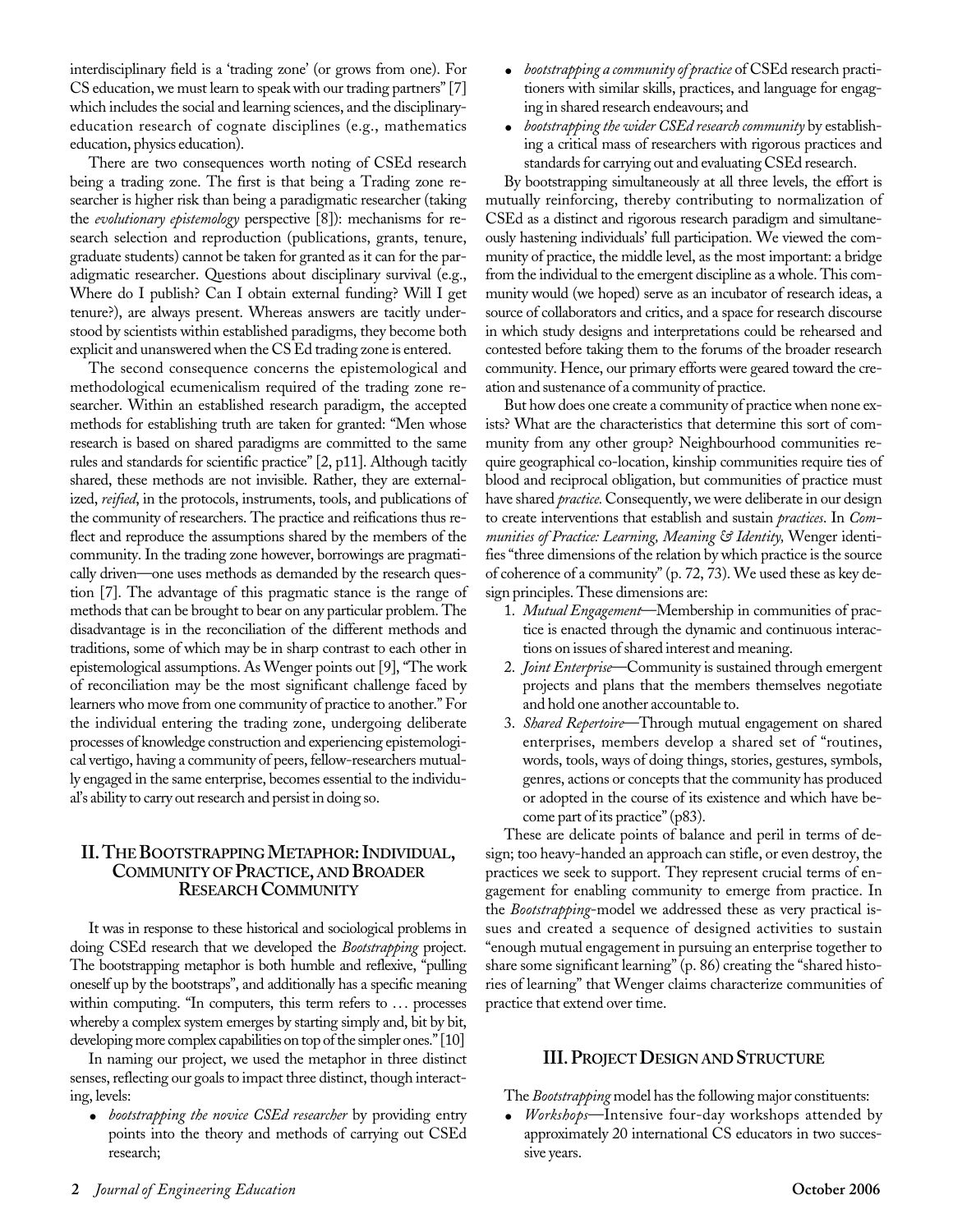| <b>Year 1 Workshop</b> | Introduction to CSEd research.                                                                                   |
|------------------------|------------------------------------------------------------------------------------------------------------------|
| <b>Interim</b>         | Presentation of the experiment kit.                                                                              |
|                        | Participant execution of the experiment kit at home institution.                                                 |
|                        | Participant preparation of a sketch for a new research study.                                                    |
|                        | One-half day "check-in" meeting at national CSEd conference mid-year.                                            |
|                        | Electronically-mediated communication (e-mail list, password-protected Web<br>site)                              |
| <b>Year 2 Workshop</b> | Conclusion of the experiment kit: collaborative presentation, amalgamation, and<br>analysis of data; writing up. |
|                        | Framing of individual research studies.                                                                          |

- *Experiment Kit*—A shared empirical research study in CSEd carried out by each participant in the intervening year between the workshops.
- *Individual Scaffolding*—The scaffolding for participants to undertake new research studies in CSEd.

The *Bootstrapping*-model was first implemented in 2002 with a cohort of 21 participants<sup>1</sup> from five countries (United States, Wales, Ireland, Australia, and New Zealand). Participants were recruited at CSEd conferences and via CSEd e-mail lists. A grant from the National Science Foundation supported costs of workshop attendance for participants from the U.S. and workshop leaders, but participants were not otherwise paid for attendance. The activities that constitute the model are summarized chronologically in Table 1, and each of the major parts is then described in more detail below. Participants committed to the entire sequence of activities at the time of acceptance. The model was implemented with a second cohort beginning in 2003 with 18 participants<sup>2</sup> from four countries (United States, Wales, Sweden, and New Zealand). This paper reports on both cohorts.

#### **A. Workshops**

As in all work of this kind, it was clear that we would have to bring people together in a "workshop" situation. However, we were also clear about the problems of the one-shot workshop model: participants come, attend, and are enthused, but on return to work, out of the exclusive focus of the workshop environment and away from the support of workshop leaders and other participants, the demands of normal life assert themselves as enthusiasm and momentum fade. This would not build the supportive, on-going community we sought. Consequently, we created a different workshop structure: we would have the traditional workshop, away from e-mail and other distractions, but we would then have a second workshop the following year. However, we did not believe this expectation of return was, in itself, enough, so we designed a piece of work that all participants would undertake, in their own classrooms, in the intervening year between the workshops. We chose to call this an "experiment kit." In this way, we worked to foster the *mutual engagement* of the participants.

*1) Workshop One:* Workshop one was topic-oriented. The intention was to provide an overview of CSEd research and to enable participants to think about how to do research in CS education. Participants came to the workshop with considerable depth in the field of computer science, with experience as teaching practitioners, and with their discipline-specific methodological and epistemological biases toward theory construction and validation. They had insight into the CS education issues that are interesting to investigate, but without the skills and experience in educational research to allow them to undertake such investigations. Each workshop day was themed (day one, "Putting research methods in context," day two, "How to ask questions and how to seek answers," day three, "Working from purpose to technique," and day four, "Introduction to, and practice with, the experiment kit") and contained a combination of delivered material, guided discussions, and practical exercises. Additionally, each day, there was time for participants to consider their own research questions as a way of reflecting on the material to date.

*2) Intervening Year:* In the year between the two workshops, participants undertook the research study defined in the experiment kit, designed so that each participant undertook the same study in their own classrooms and institutional contexts.

While community cannot be built remotely, it can be sustained at a distance. Execution of the experiment kit was one of the ways in which we fostered the experience of *joint enterprise*. The participants in their separate, although co-ordinated, acts of conducting the experiment kit research mutually negotiated community meaning. This started with the necessity for every participant to obtain Human Subjects clearance—participants exchanged war stories, tips and tricks, and paragraphs of text to overcome the first hurdle. Then they talked about how many subjects they had obtained, who had the most, who thought they were unlikely to get enough to "make the cut" (a minimum was required). As well as providing the

<sup>&</sup>lt;sup>1</sup>The institutions represented by participants from the first cohort were as follows. All are in the U.S.A except where noted. University of Washington, University of Virginia, Saint Louis University, Metropolitan State University, Blue Ridge Community College, University of Wisconsin-Parkside, Xavier University, University of Technology, Sydney (Australia), College of Charleston, Drake University, Southern Polytechnic State University, Pacific Lutheran University, UNITEC Institute of Technology (New Zealand), Vassar College, Rhode Island College, University of Northern Colorado, University of Limerick (Ireland), University of Wales, Aberystwyth (UK), University of Arizona, University of Washington-Bothell.

<sup>2</sup>Pacific Lutheran University, Pomona College, University of Washington-Tacoma, Saint Joseph's University, Uppsala University (Sweden), Montclair State University, University of Connecticut, California State University Long Beach, Umea University (Sweden), Tufts University, University of Wales, Aberystwyth (UK), University of Otago (New Zealand), Northwest Missouri State University, Roosevelt University, University of San Diego, Azusa Pacific University, Georgia Institute of Technology, University of Washington-Seattle.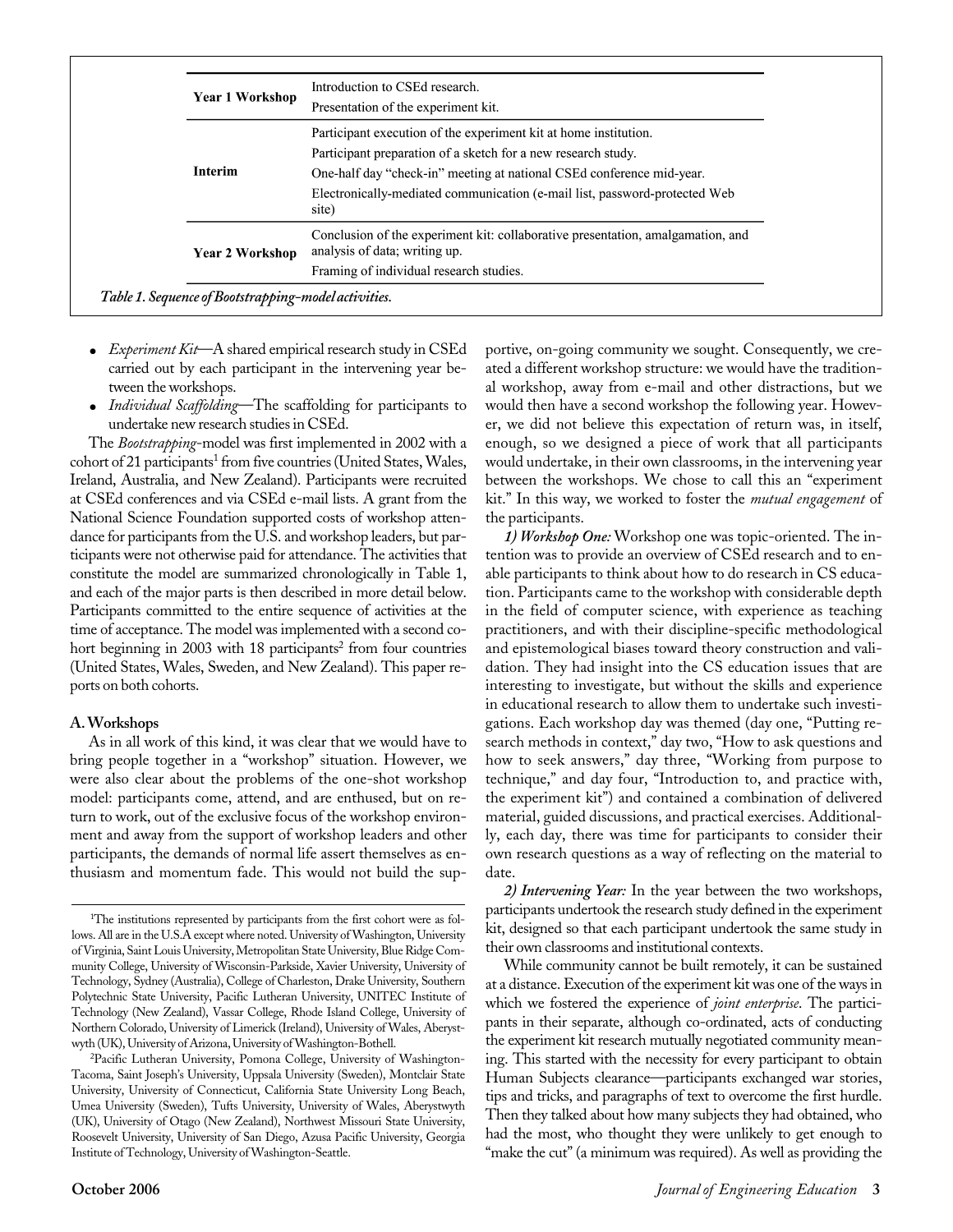infrastructure for these exchanges (mailing lists and passwordprotected project Web pages for the collection and collation of data) the workshop leaders also organized an interim meeting colocated with one of the major practitioner conferences (the ACM/SIGCSE Technical Symposium On Computer Science Education). Attendance at the second workshop was conditional on completing the experiment kit work, on contributing data to the collective. If an individual did not do this, they were not allowed back: participation in the joint enterprise was mandatory.

*3) Workshop Two:*Workshop two was task-oriented, focussed on two tasks. First, the group worked to analyze the aggregated data from the experiment kit, and jointly write a paper to report it. Second, each participant worked on a design for his or her own research study. In contrast to workshop one, most of the input in this workshop was from the participants, presenting and discussing their experiences of using the experiment kit to completion, and reflecting on research in general. The tasks of the workshop leaders were in structuring interventions to maximize the effectiveness of the analysis and writing, within the compressed time frame of four workshop days, and in working with participants on their new study designs.

#### **B. The Experiment Kit**

What we have called an "experiment kit" is a research problem defined by a principal investigator (in this case the workshop leaders). It details the design of a relevant study from methodology to analysis, and situates the study in its theoretical context (readings, case studies, and further references). The experiment kits used in instantiations of the *Bootstrapping* model include material that details the study's focal questions and the reasoning behind them. They describe the pilot studies undertaken and situate the work in the context of relevant literature and underlying theoretical and methodological approaches and assumptions [11].

An experiment kit should contain everything an individual researcher needs to understand and undertake their portion of the study, including all material to be given to the study participants, copies of papers which are core reference material for the investigation (as well as pointers to further reading), specification of the format in which data is to be collected, specification of the information required about each participating institution, and some indication of the types of analysis that will be undertaken. A table of contents from a *Bootstrapping* model experiment kit is provided in Table 2. The kits themselves are available online [12].

The experiment kit used with the first cohort was focused on the conceptual foundations of programming skills in first- and secondyear undergraduate students. We were interested in whether students make sense of such terms as *iteration* and *decomposition* and whether they form abstractions such as *data structure* or *language paradigm*. The main method chosen for data gathering was the repeated, single-criterion card sort, a well-known knowledge elicitation technique used within the expert systems community [13]. On completion, the resultant data corpus contained 275 research subjects from 21 institutions from six countries, making it one of the largest research studies ever undertaken in CSEd, notable not only for its size but for being multi-institutional and multi-national in breadth.

The experiment kit used with the second cohort was focused on understanding characteristics of student-generated software designs, student recognition of requirement ambiguities, and students' valuation of key design criteria. The main method for data gathering [12] consisted of (1) creation (by the study participants) of a paper-and-pencil software design representation in response to a given design brief, (2) a semi-structured interview in which study participants described their design, and (3) a design criteria prioritization task, in which study participants ranked a set of design criteria (representing such things as maintainability, coupling, cohesion) in terms of importance relative to different scenarios. There were 314 subjects from 21 institutions in four countries within the data corpus, again one of a small handful of studies of this size ever undertaken within the field.

One of the ultimate aims of *Bootstrapping* was that it would graduate people who could design and work on their own smallscale studies, but that was an impossible goal for the intervening

| 1. | Question formulation                                              |
|----|-------------------------------------------------------------------|
| 2. | Protocol                                                          |
|    | a. Data collection specification                                  |
|    | b. Human Subjects materials                                       |
|    | c. Background questionnaire                                       |
|    | d. Discriminator question                                         |
|    | e. Specification of set-up                                        |
|    | f. Experimenters script (including guidance on notes/diagramming) |
|    | g. Participant design brief                                       |
|    | h. Design criteria elicitation Stimuli set                        |
|    | i. Design criteria elicitation Recording Sheet                    |
| 3. | Analysis protocol                                                 |
| 4. | Background (including details of pilot studies)                   |
| 5. | Literature                                                        |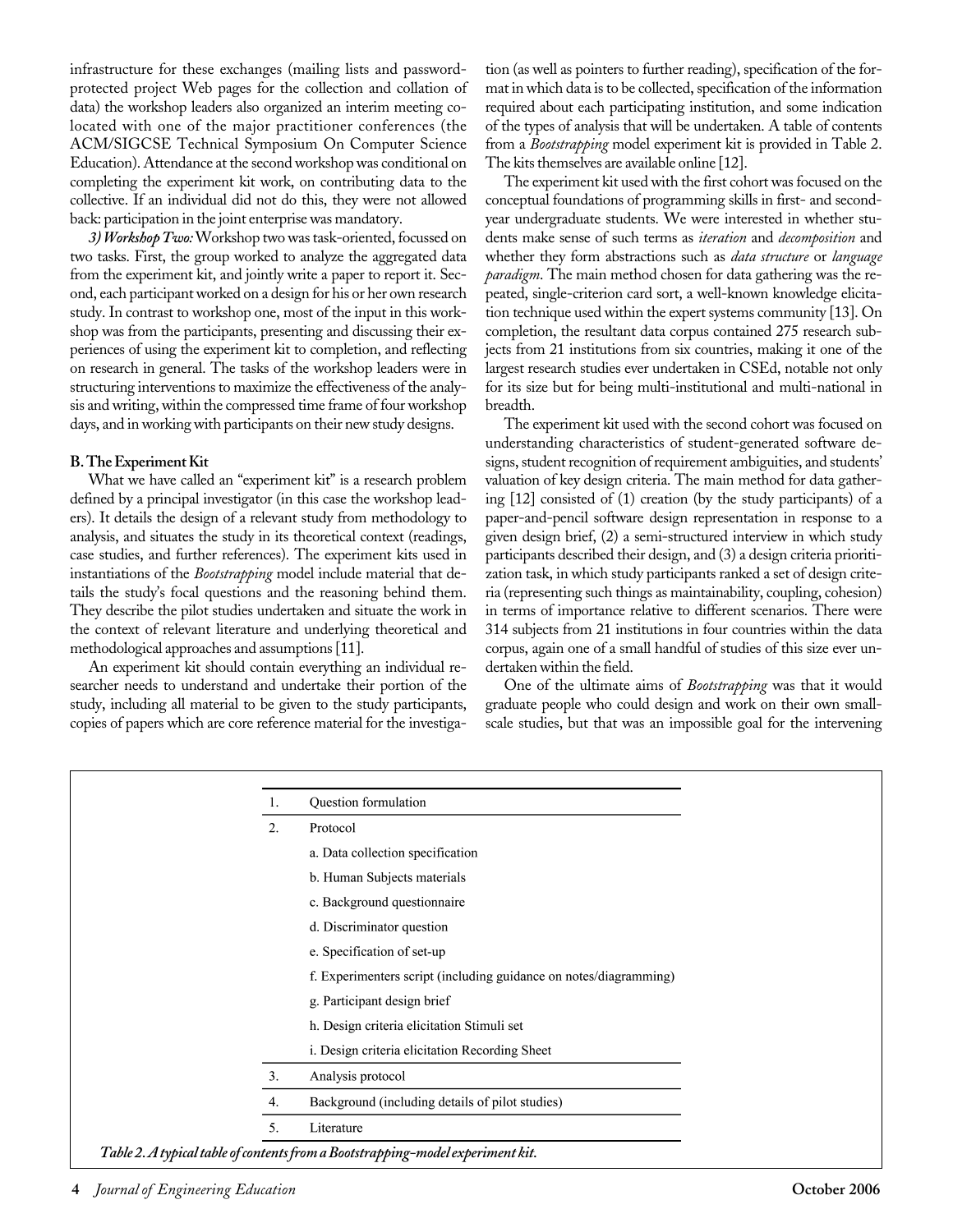year. Not only is that precisely the kind of activity that suffers from "post-workshop" isolation, but also the participants were not research-mature enough to act as constructive support for each other (in a design-critique-iterate model). The shared study provided experience of what doing disciplinary-education research means, and entails, in its specifics; therefore, making participants work on the same research question (of our devising) had several advantages.

First, pragmatically, we could design the study in advance. We could be fairly sure that it would "work", that there would be results, and we were not reliant on the chance of participants bringing workable ideas with them. Second, it required the use and practice of research skills, not just "book learning." Third, undertaking the study that the kit defined gave participants a consistent and comparable experience. The experiment kit (and its execution) became an object to which everyone had an interface; it gave common vocabulary, common experience and common identity. The experiment kit became a shared "boundary object" [9, p.105] which defined the scope and reified the work of the *Bootstrapping* community.

#### **C. Scaffolding Research Skills**

A considerable amount of expertise is embedded within the structure of any empirical study design. This includes knowledge (both tacit and explicit) of the costs of data gathering, the reliability of various elicitation methods, the fitness of different methods for addressing different questions, and the methodological confidence required of the researcher to carry out data gathering and analysis. In the *Bootstrapping* model, we scaffolded the development of these requisite skills and knowledge in several ways.

First, during both workshops, participants were provided with "theoretical pitons" for conceptualizing the major steps of an entire piece of research, from conception through design and enactment to publication, drawn from the "Six Guiding Principles of Scientific Research" detailed in *Scientific Research in Education* [14]. Although we consider research to be as often bottom-up and pragmaticallydriven as it is top-down and hypothesis-driven, these idealized principles nonetheless provide clear identification of the constituent parts of the majority of empirical research studies. Additionally, this was a published work, widely and easily accessible, and well-known to educational researchers. Thus, it provided a transferable vocabulary, and could serve as a transition between the workshop presentations and experiences, and emergent research work in the individual's local context.

A second scaffold was to actively engage participants in each of the identified research steps, only undertaking their own study designs after first "walking through" many of these steps in the context of the experiment kit.

Third, we did not regard individual study design as a private process. In our view research takes place within a community of researchers. Particular research communities determine the range of questions that its members pursue, the kind of evidence that is accepted to adjudicate claims, and the methods that are used for acquiring evidence. Our aim would not be fulfilled if participants grappled with their research questions (and the operationalisation of them into studies) silently and alone.

As leaders, therefore, we had to model and scaffold questiongeneration and study design as a public process, open to debate, scrutiny, critique, and acclaim. Within the workshops, a primary mechanism we used for this was "the wall." Simply, "the wall" consisted of a poster-sized piece of paper for each participant stuck on

the wall of the room. During each day of the year one workshop time was devoted to working "on the wall", identifying areas of interest, refining these to questions, searching for appropriate evidences and techniques. Participants used pens, drawings, and postit notes to create these living documents. Because "the wall" was always there and always available, many discussions became physically located with the record of the ideas. People would "walk the wall", reading and commenting on others' work at scheduled times, but also at break times or before sessions started. Participants with similar interests could move their posters together; sometimes "extra" posters spawned between existing work or for investigating new, joint, projects. Many of these behaviours have been noted in similar environments of radical co-location as "project rooms" or "war rooms"; see [15]. Most valuable to us was the fact that discussions at "the wall" were semi-public: although they occurred with the poster-owner and were about their specific work, the type of conversation, the style of question and nature of enquiry, all foundational to research discourse, were always observable, overhearable, and in some sense community property.

Finally, on the last day of the year two workshop, all participants publicly presented the designs of their new studies. From each design we captured several attributes: some concrete (such as number of subjects, proposed techniques for data-gathering), some that required estimation (cost of planning, cost of execution, cost of analysis) and some evaluative (strength of evidence). In this way aspects of study design that are often opaque to novice researchers were exposed, and the process clearly demonstrated that elements of study design are not independent; that high cost in one area (planning, say) might be traded-off with low cost in another (analysis, perhaps).

We considered it to be important that this was not a private exercise nor was it a "master class" where only the experts critique the students, but a community practice. Individuals were the only ones able to describe the concrete aspects of their designs, but everyone was able to contribute an evaluative opinion. Thus, comments were offered from the floor, such as "good" for "strength of evidence", but also the less flattering "constrained" or "strong in limited context." It was clear that participants could assess how and where designs were weak with comments such as "should be higher" against "cost of planning." All participants saw all studies, heard all critiques, and in the process, built a sense of calibration: what constitutes work in this domain that *we* find acceptable, that satisfies the questions *we* ask of it.

These were very specific and situated aspects of our designing for a community of practice. Edwin Hutchins notes

"limits on observation of the activities of others have consequences for the knowledge acquisition process. This is so because they define the portion of the task environment available as a learning context to each task performer. Let us refer to the outer boundary of the portion of the task that can be seen or heard by each team member as that person's horizon of observation" [16, p.52]

By our use of "the wall" and the "design trade-offs" elicitation, we brought community practices within the horizon of observation of every participant and in this way concretely modelled scholarly and community discourse in disciplinary-specific pedagogic research.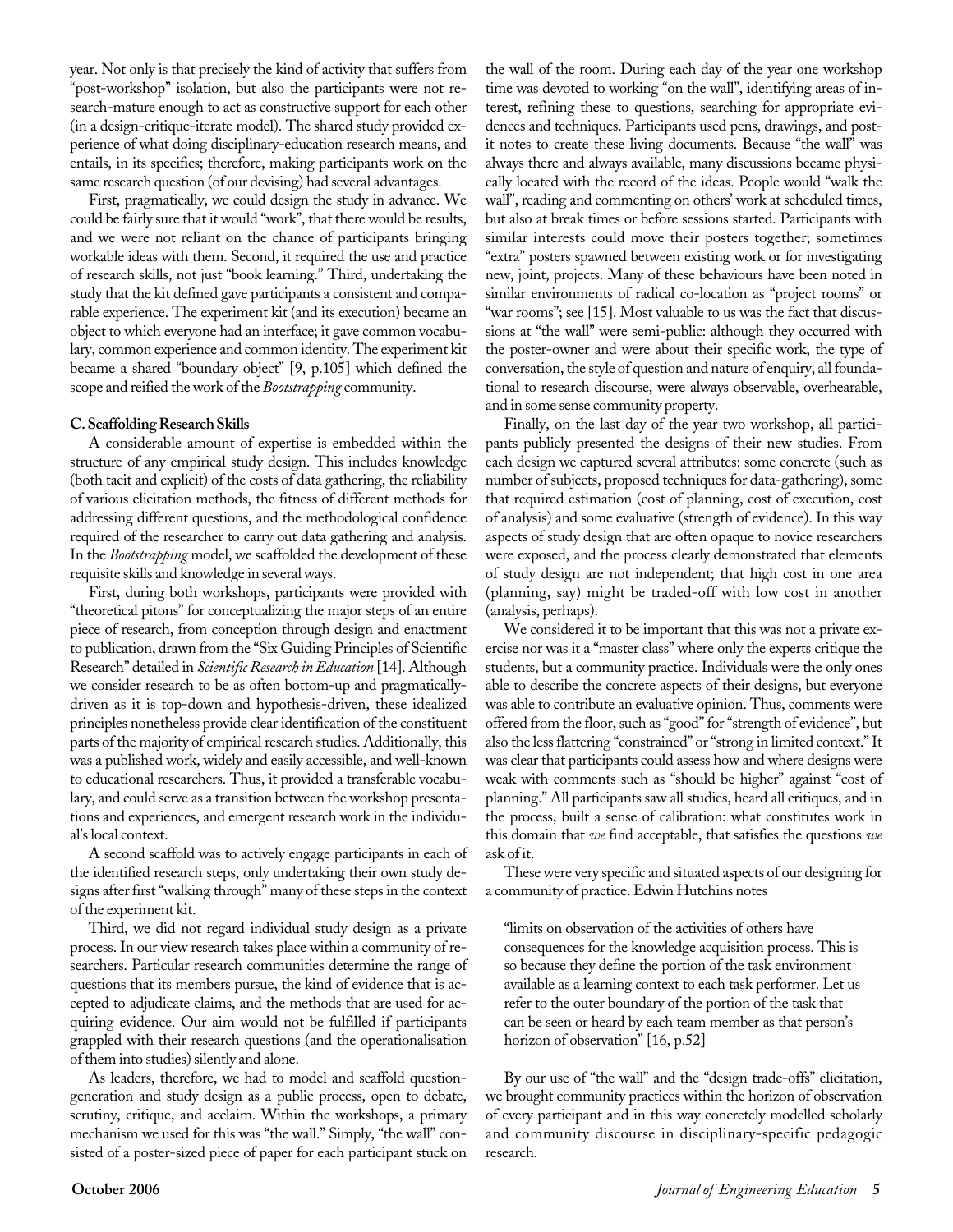#### **IV. OTHERMODELS OFCAPACITY BUILDING IN ENGINEERING EDUCATION RESEARCH**

As well as activity in the broad area of capacity-building, for example, the various activities of the Center for the Advancement of Scholarship on Engineering Education at the U.S. National Academy of Engineering [17], two specific capacity-building models in engineering education research subsequent to *Bootstrapping* have emerged. Their existence evidences the perception that engineering education, alongside computer science education, also requires a cadre of engineering educators skilled in disciplinary-specific pedagogic enquiry.

- The *Conducting Rigorous Research in Engineering Education* (RREE) project, supported by NSF funding, has run workshops in 2004/5, 2005/6 and 2006/7. Each annual RREE workshop consists of a single week-long meeting. During this time participants develop individual studies, which they continue working on after the workshop, on a one-to-one basis with a research mentor. RREE participants receive \$2,000 "mini-grants" to support the projects they develop.
- The NSF-funded *Center for the Advancement of Engineering Education* has, as one of its components, established annual *Institutes for Scholarship on Engineering Education* (ISEE)*.* These have run in 2004/5, 2005/6, and 2006/7. ISEE cohorts are a mix of faculty and graduate students who each undertake individual studies that are set in the context of the investigation of a learning issue derived from their own teaching. Each *Institute* starts with a week-long co-located workshop, and participants maintain contact over the year.

Although there are similarities (and differences) in the model of delivery, these initiatives share common aims to one another and to *Bootstrapping*. To reiterate, the objectives of *Bootstrapping* (2002/3 and 2003/4) were "to improve the state of Computer Science education research . . . by developing skills (in the design, conduct, and management of research) of Computer Science educators" and "to facilitate the establishment of research relationships that extend beyond the duration of the workshops, contributing to a research community able to sustain a constructive discourse as well as ongoing collaboration" [8].

The RREE series has the twin goals to: "Create and present workshops for engineering faculty on conducting rigorous research in engineering education," and to "Sustain the development of this project through establishing a community of practice" [19]. RREE reinforce this latter goal with their logo, consisting of a Venn diagram with three, intersecting circles. The three circles are labelled "Engineering Educators," "Learning Scientists," and "POD: the Faculty Developers network." These are clearly separate communities with separate constituencies, memberships and practices. The intersection of these, however, is labelled "The Community of Practice."

For ISEE, "The main goal is to foster a diverse cadre of leaders and change-agents in engineering education who can conduct high impact research" [20] through "developing community networks for supporting long term professional growth and fulfilment" [21].

It is striking that all three of these capacity-building projects bring people together for a "workshop" with two primary goals: individual skill development in carrying out disciplinary-specific education research, and the creation of a "community" of such researchers. How then do we measure the success of these endeavours?

#### **V. MEASURES OF SUCCESS**

In seeking criteria for success in *Bootstrapping* it seems likely that our chosen measures could apply to these other *Bootstrapping*-like endeavours, which share similar aims and so, presumably, seek similar outcomes.

In seeking metrics for success, we identified two areas of interest. The first was to use exactly the same indicators that are commonly used to measure research capacity and outputs: publications and replications. Because we are interested in community, as well as counting these outputs, we also calculated the "connectedness" of research collaborations that they represent. As all this material is freely available in the public domain, we call these "visible indicators."

Publications, however, tell only one part of the story. Communities are not sustained by their outputs, but by the practices that produce those outputs. Consequently, we undertook a qualitative enquiry into the research practices of the *Bootstrapping* participants. Because these are not readily apparent to the outside world, we call these "invisible indicators."

By examining these visible and invisible indicators together, we argue in the next section that Wenger's three dimensions of community (*mutual engagement, joint enterprise,* and *shared repertoire)* are continuing features of the *Bootstrapping* community of practice.

#### **D. Visible Indicators**

*1) Publications:* If one of the aims of a project is to help participants undertake disciplinary-specific educational research, then whether they are doing that might be measured by what we term "visible" indicators, those overt signs of participation in the discourse via normal academic routes: workshops, panels, posters and papers at conferences, papers in journals, and grants awarded.

Wherever an output has been subject to peer review, we count it as evidence that *Bootstrapping* graduates have proved their competence in the domain. The CSEd research publications subsequent to *Bootstrapping*, 31 to January 2006 (listed in appendix A), cover the spectrum of *type* of publication (extended abstract, panel at a conference, workshop, conference paper, journal paper). All have been submitted to, and accepted in, peer-reviewed venues. The *Bootstrapping* papers also appear in the particular *places*where CSEd research is commonly published, i.e., those places where people interested in CSEd research would naturally seek it. By this simple count, we believe *Bootstrapping* to be successful.

*2) Network Density:* A common measure of the degree of social connectedness among a group of people is the sociogram [22], which uses a graph structure to encode relationships between pairs of individuals. In the sociogram, a person is represented as a graph node, and a tie (or relationship) between two people is represented by an arc between the two nodes corresponding to this pair of people. Ties can be characterized by strength: "the strength of a tie is a (probably linear) combination of the amount of time, the emotional intensity, the intimacy (mutual confiding), and the reciprocal service which characterize the tie" [22, p. 1361]. Network density is the proportion of existing ties to possible ties [23], i.e., a real number between zero (indicating no ties) and one (indicating a tie between each pair of individuals).

A sociogram of the *Bootstrapping* participants has 41 nodes. Thirty-eight of these nodes represent the participants in the two cohorts (20 and 18, respectively), and three nodes represent the workshop leaders. There are 820 possible pairwise ties (each of 41 people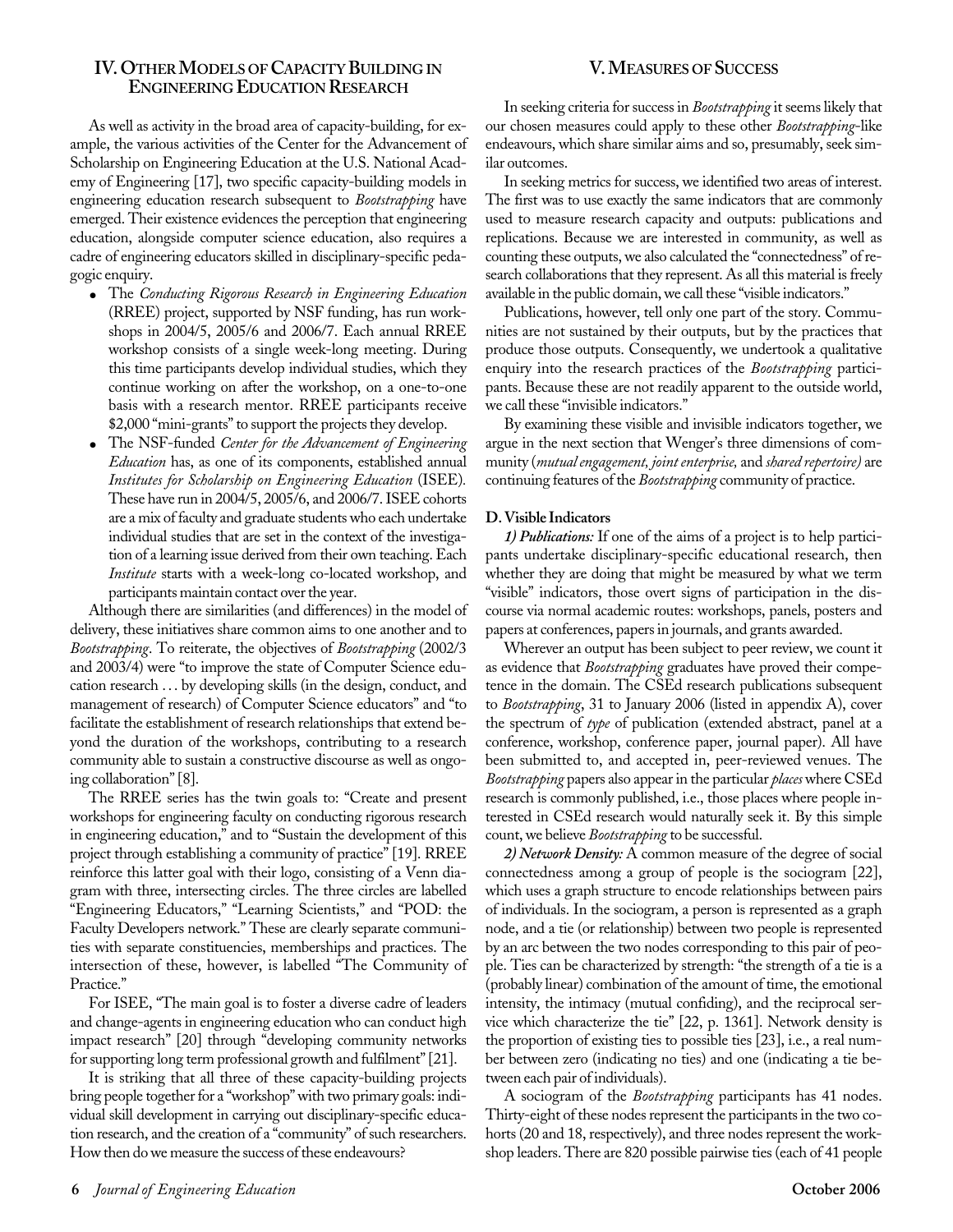having a tie to the other 40 people, divided by half due to symmetry). Under the assumption that co-authorships indicate strong ties, a paper with *n* co-authors creates *n*(*n*-1)/2 strong ties.

The publications that resulted directly from the experiment kit analysis during the second workshop of each cohort [24, 25] had 23 and 22 co-authors, respectively. The resulting sociogram would thus have 968 strong ties out of the possible 820. These two papers alone result in a network density of 0.59, i.e., ties representing 59 percent of the possible pairwise relationships between the 41 participants. Including the five papers that involved cross-cohort coauthorship (since the remaining 24 papers duplicate strong ties within the same cohort), the network density considering all publications is 0.6.

Excluding the papers co-authored by the entire cohort, the resulting network density among the 41 participants is still 0.12, a surprisingly high level of activity considering that these publications represent new research performed after returning from the intensive workshops. Most of these collaborations involved individuals from different institutions and, in some cases, different countries. These densities are calculated only on strong ties; if weak ties are considered (the occasional e-mail query, the brief encounter at a conference), then the networks are much more dense, though we did not systematically gather data about weak ties. Finally, of the 31 peerreviewed papers, 15 include authors who did not take part in either cohort of *Bootstrapping*, thus providing evidence of the influence of the workshops beyond the boundaries of the *Bootstrapping* community of practice. By these sociometric measures, there is every appearance that *Bootstrapping* is successful.

*3) Replication:* An evolutionary metaphor, involving selection and replication with variation, has been used as a metaphor by historians and sociologists of science to understand the growth of scientific knowledge within disciplinary communities [8]. Replication and adaptation of the model can be taken as a separate indicator of success: that is, the model is successful to the extent that it is reproduced (perhaps with variation).

The *Bootstrapping* model was instantiated a third time in Australasia (as Building Research in Australasian Computing Education: BRACE [26]) organised by two co-ordinators (one a participant of the first *Bootstrapping* cohort, one a participant of the second) and including the original workshop leaders. *Bootstrapping* participants have also adapted the model in new projects: the "Leeds Working Group" [27] (organised by a *Bootstrapping* participant and containing members from each of the three *Bootstrapping* instantiations) and BRACELeT [28], an extension of the BRACE project (see appendix B). The model will be instantiated a fourth time in the Swedish CeTUSS-sponsored project *Stepping Stones* in 2006/7. [29]. One of the original *Bootstrapping* leaders, and one of the ISEE workshop leaders will run the *Stepping Stones* workshops. A further elaboration of these replications can be found in [11]. Thus, in terms of replication, we believe the *Bootstrapping* model is successful.

However, these visible indicators represent the proverbial oneeighth of the iceberg that floats above the water. In terms of the practice(s) that define a research community, they represent—they are a token of—other activity. This leads directly to the question of how to evidence community, if not by these visible indicators? Because we are very close to the individuals that make up the *Bootstrappers* we were able to gather data on the direct activities, which the tokenisation of publication encapsulates.

#### **E. Invisible Indicators**

Although accepted publications represent research activity, they do not represent the whole of that activity. On enquiry, we found not only the inevitable rejected papers, but also several other indicators that leave less public (although by no means less important or less archival) traces. We sent a solicitation to the *Bootstrapping* email list (representing all members of both cohorts), requesting information about the participants' invisible collaborations, those not yet (or perhaps ever) yielding the visible indicators described above. We gave examples of possible such collaborations (verbatim from our solicitation):

- paper or grant reviewing (where the "collaboration" is between reviewer and organizer)
- letters of reference
- co-organizing and/or participation in panels and workshops that do not leave traces (e.g., discussants at doctoral consortia)
- attempts to generate visible outcomes that did not bear out (e.g., papers submitted but not accepted, grants not funded)
- current collaborations directed toward visible indicators that have not yet born fruit (publications, grants).

We stated that there are "undoubtedly additional collaborations that some of you have undertaken not indicated in the above list."

We received responses from 29 of the 38 participants from both cohorts. The data that resulted from our solicitations were many and varied, but some common categories emerged: local effect, professional activity, further collaborations, and professional service.

Quotations have been anonymised as to identity, but we have preserved gender in the names, and used forename only where the respondent used forename only, forename and family name where they used forename and family name. We have not made a one-toone mapping of names to pseudonyms in order to preserve the anonymity of the participants so no correlation may be expected between the quotations. Spelling and case have been preserved throughout. Typically, the first cohort refer to themselves as "Bootstrappers", the second as "Scaffolders"; the neologism "bootscaff" represents the collective of both instantiations.

*1) Local Effect:* A number of participants were not replicating in the large (in replication or adaptation of the model, as Replication above), but were working in their local context to extend and support their CSEd research interests:

"Following *Bootstrapping*, I started a local CSEd research group with faculty in my department at Poppleton University. I would not have had the confidence to do this without the *Bootstrapping* background."

As well as explicit mechanisms such as forming groups, other participants reported more implicit effects in their departmental environment:

"Also, I feel that I am more respected in my department. Even though research is not a required component of my position, I have been well-supported by my department head and colleagues and am seen as the local expert on questions about performing studies . . ."

*2) Professional Activity:* As well as the purely local effects, many participants talked of engagement with the broader research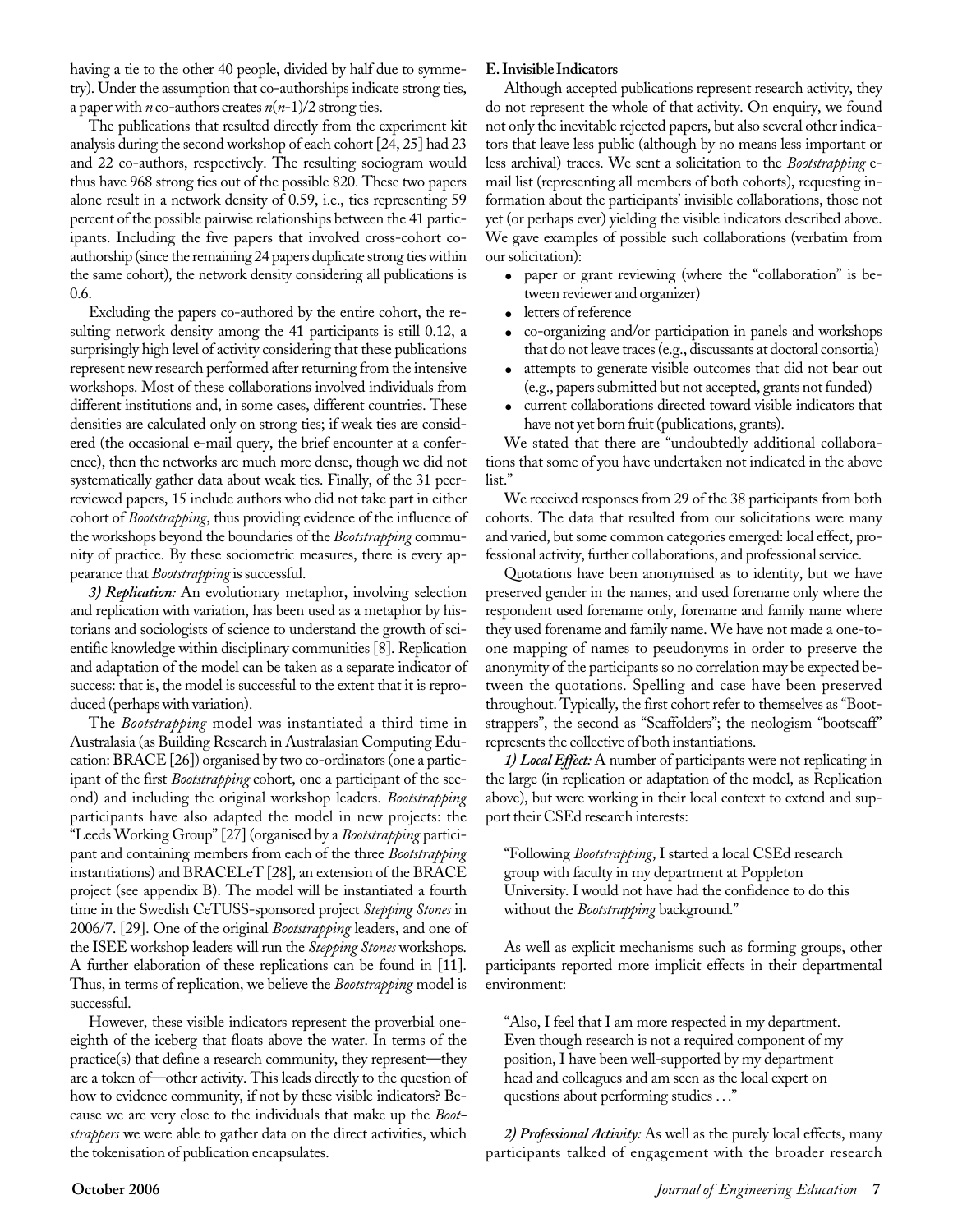community as mediated by their *Bootstrapping* contacts. Reviewing for conferences, and especially journals, was mentioned as valuable in this context:

"I have been a reviewer for *Computer Science Education* twice now. Neither would have happened without *Bootstrapping*."

Other activities that participants mentioned included conference organisation and grant reviewing:

"I helped Neville review some papers for his CCSC conference last year. I'm an external evaluator for a CCLI grant run by Hermione, one of Ron's colleagues. Ron recommended me for the position because of our bootscaf connections, and Hermione considered me qualified as a result of my participation."

Overt acknowledgement of expertise was welcomed in this professional context (here by being asked to work on a CSEd Doctoral Consortium) and participants were conscious of the need to "pass on the professional baton" to others in the community:

"I review for *Computer Science Education* (I think that is because of meeting Dorothy) and was on doctoral consortium (thanks to Harriet). I then brought Peter in, but then he turned into a Scaffolder so that only sort-of enlarged the community."

*3) Further Collaborations:* Active research collaborations and joint efforts in defining areas of enquiry are activities that generate the visible indicators of participation and build the mutual relationships and result in further engagement. *Bootstrapping* has already generated a number of subsequent projects (for example [30]) which have resulted in publication. However, it is clear that this activity is still on-going. Here are three representative examples:

"Another large group is meeting weekly online, doing a literature review on debugging and related topics. It is currently lead by Fiona Ackley and includes from west to east, Edmond, me, Sarah Perkins, Jane Roberts, Grant Chen, Victoria Kaupe, John Kacerowski, and Claudia LaFarge."

It is worthwhile noting that this collaboration represents five time zones on three continents. The following two quotations refer to another project (and for coherence we have preserved consistent naming between the two speakers here):

Malachi says "I meet up on a weekly basis with Henning, Florence, Errol, Sybil and Ermintrude." and Henning says "I'm meeting almost every week with Ermintrude, Malachi, Errol, Sybil, Florence and James to do some research"

In these reports we see that whilst the members of this subnet are distributed, "meet" is not predicated by "online" and no longer used metaphorically. These reports take for granted the separation of the participants by several thousand miles, four time zones and the mediating electronic environment that enables them so casually to "meet."

A third collaborative project described by one respondent demonstrates appropriating the opportunity offered by existing

events to organize face-to-face collaborations. These meetings result from multiple members of the community being present on other professional occasions, such as attending conferences, or serving on grant review panels (as in *Professional Activity*, above)

*"Can-do" project: Participants*: Susan Hunt, Sarah Broadleaf, Thomas Silverstone, Harry Shumway, Syd Green, Darlene Capulet. *Description:* Trying to understand what students know (i.e., what knowledge teachers can potentially leverage off of) before they start taking CS courses. Initial data includes student responses when asked to describe (in complete sentences) how to sort a list of 10 numbers. *Status:* Outlined the project in July, 2005 (at NSF CCLI panel reviews in DC), initial data collected early in the fall semester/quarter, discussion of initial data in September, 2005 (day before ICER in Seattle), more data being collected to be discussed within next few months (hopefully).

*4) Professional Service:* Participants also called on each other to provide external opinion in professional contexts. This represents a qualitatively different category of indicator as it requires institutional acceptance, approbation and/or validation, in addition to the private and personal regard participants may have for each other.

"I served on Bramwell's promotion committee. I have written other promotion letters for people in the community."

"Jane wrote me a tenure letter. I wrote a tenure letter this fall for Charlotte."

"I was able to have Gene as the Ph.D. examiner for my student."

By the measures of ongoing practice that these "invisible indicators" evidence, we believe *Bootsrapping* to be a successful model.

#### **F. Wenger's Three Dimensions of Community (Reprise)**

We have argued that Wenger's three dimensions of *mutual engagement*, *joint enterprise* and *shared repertoire* distinguish a community of practice from other forms of community, social network, or "constituencies without a shared practice" [9, p. 103]. We have also presented *Bootstrapping* as a model for building research capacity, and claim that it creates a community of practice. We now examine how the measures by which we judge the success of our enterprise are embodied within these dimensions.

*Mutual Engagement*. The "further collaborations" subsequent to *Bootstrapping*, some of which have been shown above, provide the basis for continued mutual engagement in the practices of a research community. The measures of professional activity and professional service typify mutual engagement between practicing researchers. Additionally, the opportunistic use of other professional events to support face-to-face encounters ("discussion of initial data in September, 2005 (day before ICER in Seattle)") shows a commitment to continued engagement.

*Joint Enterprise*. *Bootstrapping* in itself, and the collective undertaking of the experiment kits in particular, were clearly joint enterprises for each cohort. All participants but one completed data collection,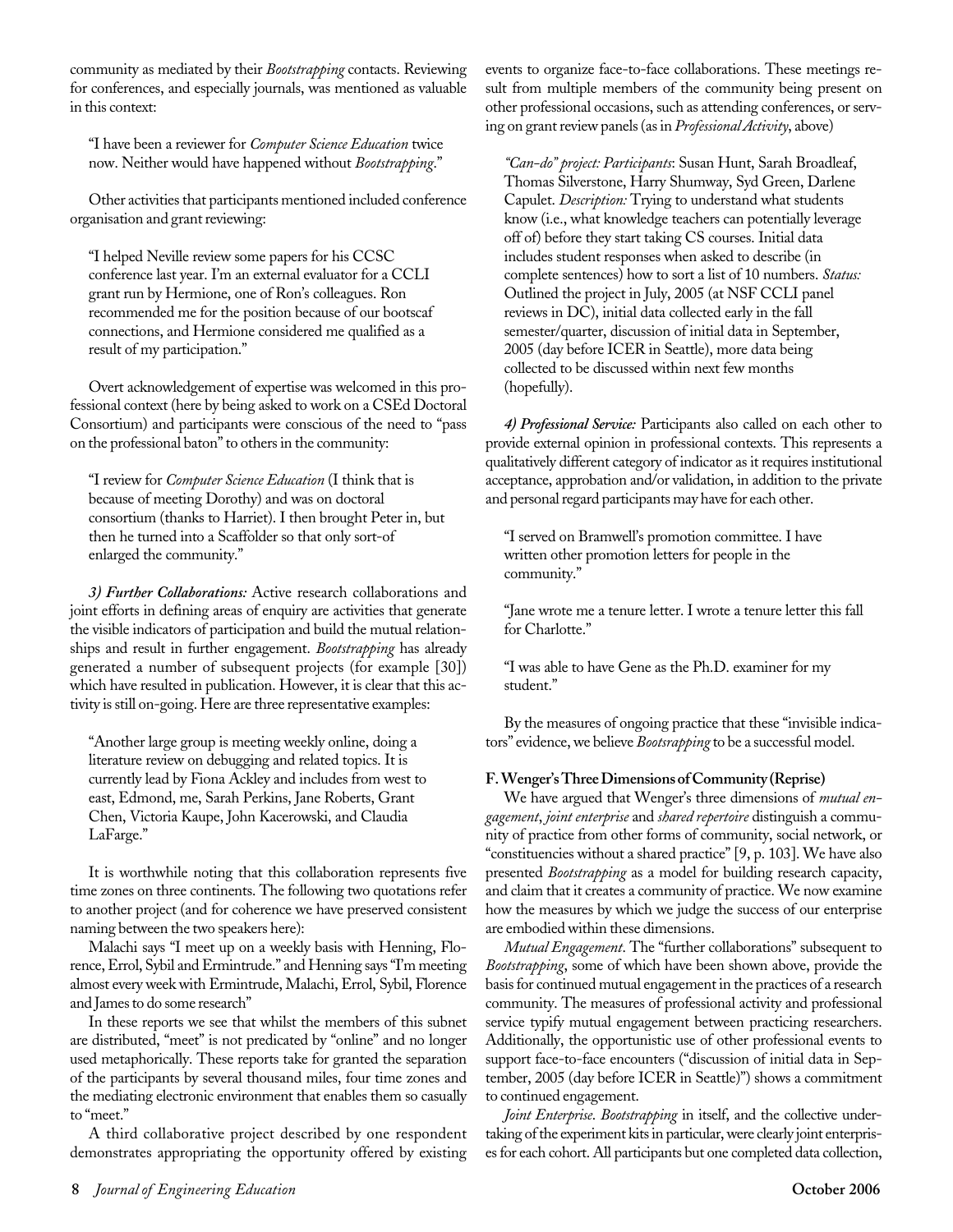returned for the second workshop, and participated in data analysis and the writing of research results—joint enterprise was thus enacted. By undertaking new and ongoing collaborative research, participants demonstrate the use of "joint enterprise" as a learned practice.

*Shared Repertoire:* A shared repertoire has proven more important to the subsequent identity of the community than to its formation, although some of the details of that formation turned out to be key elements that helped form identity. There was simply the fact of having been through the same experience, akin perhaps to having been to the same school or joined the same club:

"I did meet Charles Ryder, a Scaffolder, here. That was interesting because he said he felt an instant brotherhood with me the instant he learned I am a Bootstrapper. We traded stories and so forth. It seems the experience has created a community"

However, there were also more subtle indicators, where participants drew on their shared repertoire to identify intellectual "kin" with whom they could trust to reciprocate effort directed toward joint research goals:

"Having had the experience of following through is big. I don't want to invest my (scarce) time and energy in collaboration unless I have confidence that my collaborators will follow through as well. Knowing that I am dealing with people who I have either already worked with, or I know have followed through with a [*Bootstrapping*] related project, makes me more likely to start new collaborations with them, and thus more likely to start CSEd research collaborations in general."

#### **G. Boundaries Between Communities**

No one belongs only to a single community: multi-membership is the norm. The indicators we identify above evidence characteristics *internal* to the *Bootstrapping* community, but at the same time they define articulations with other *external* communities to which individuals also belong.

Many of these articulations are negotiated as *Bootstrapping* participants integrate new knowledge and practice with their existing institutional and professional relationships. They then become *brokers* between communities*,* bringing their newfound skills and confidence in CSEd to their local settings (e.g., research groups and curricula efforts) and to the broader CSEd community (e.g., panel organization and conference reviews). "Brokers are able to make new connections across communities of practice, enable coordination, and-if they are good brokers-open new possibilities for meaning" [9, p. 109]

What we observe is that in the process of becoming a member of the *Bootstrapping* community, of gaining competence with community practices and discourse, participants take back these practices to existing communities. In so doing, they validate the knowledge and practices that forge their connection with the other *Bootstrapping* participants, while strengthening and redefining their membership in existing, external communities.

This brokerage, however, is not one-way; it is not only in terms of *taking back* (of knowledge, of practice, of discourse) to external communities, but also a *drawing from* these external communities. Already, of the 31 *Bootstrapping* publications, 15 have named co-authors who

were not *Bootstrapping* participants. Each new replication of the *Bootstrapping* model expands the boundary of the *Bootstrapping* community of practice. The *Bootstrapping* model was designed to encourage this sort of brokering behaviour by recruiting from those already engaged in CSEd, by scaffolding practices to extend beyond the boundaries of the workshop context, and by linking to theoretical knowledge from reference disciplines. The form in which it emerged was also surprising in the variety and number of ways in which participants linked their *Bootstrapping-*acquired knowledge to external communities. It is this brokering that most clearly demonstrates how bootstrapping a community of practice can, at the same time, bootstrap individual competence *and* the broader community of CSEd researchers.

Evidencing "community", let alone "community of practice" is problematic. Nevertheless, we believe that using a theoreticallymotivated framework affords projects such as these a way to distinguish activities along interesting and useful dimensions.

#### **VI. OPENQUESTIONS**

While we have identified several indicators of success aligned with Wenger's three dimensions of coherence for a community of practice, nevertheless, there remain open questions:

- 1. Where is the locus of *Bootstrapping*? It is clear that, at one time, *Bootstrapping* existed in a time and place. Subsequently, as the community members disperse, it is increasingly hard to say "where" *Bootstrapping* exists. It may be concentrated in the various activities of community members, or it may coalesce in the observed opportunistic appropriation of other professional events to support face to face encounters (as *Further Collaborations*, above). These further meetings and collaborations also indicate expansion of the community to include "outsiders" additional to original members. It is hard to tell what effect these dilutions may have. Without an identifiable locus of interaction, it may be that community ties will weaken and the community itself disperse over time. This question will likewise apply to the capacity-building efforts in engineering education research described above (i.e., RREE and ISEE) once the workshops end and the participants disperse.
- 2. Who are the core members of the *Bootstrapping* community of practice? Wenger [31] describes a feature of communities as having central and peripheral members. For *Bootstrapping*, however, we question this model's simplicity. There are no "old-timers" in the sense that anyone has been in this community longer than anyone else. Each participant has their own sense of their participation, and brings their own meaning to it (although the tenor and flavour of these individual senses are not discordant). It would be hard to define criteria to judge who are the central members of the *Bootstrapping* community versus those at the periphery. Those who have the most publications (the *high producers* in Crane's invisible colleges [5]) versus those who have the least? Those with the most collaborations versus those with the fewest? The most unique collaborations— "I did a quick scan the other day and noticed that I've collaborated with every one of the Bootstrappers except Vincent since *Bootstrapping* (and I've corresponded with him)"—versus those with none or none that they care to share? Those who have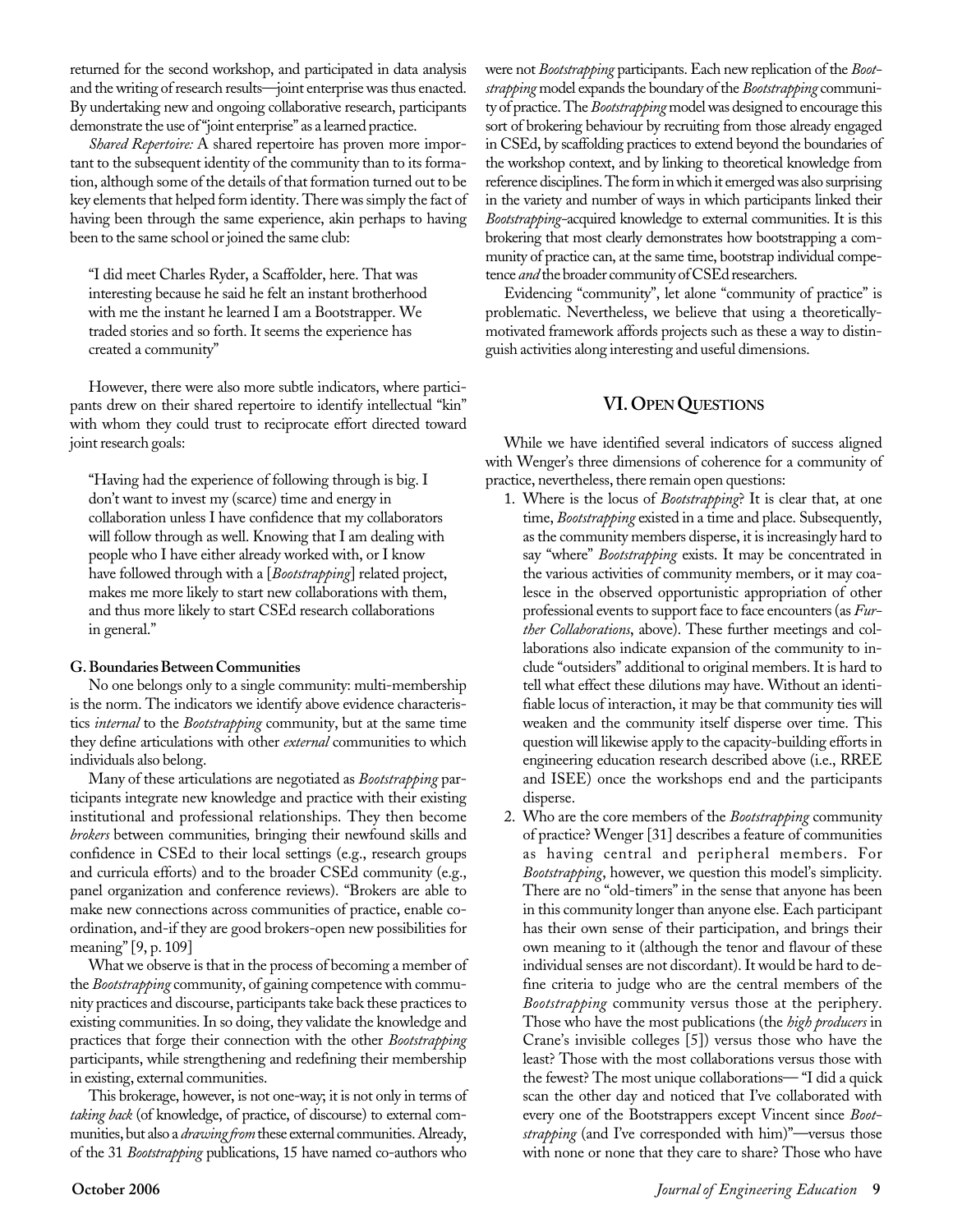initiated the most subsequent replicative or adaptive projects versus those who have participated in them? Any one of these candidate criteria might describe a center, or central participant, and in doing so would put some participants there and others further away. Which one might be more accurate, or useful, is unclear. For the disciplinary-specific education research communities of practice built *de novo,* such as *Bootstrapping, ASEE,* and *ISEE,* the distinction between core and periphery is not straightforward, and may only manifest its importance at later stages of community maturity.

- 3. Does this model transfer to other disciplines? Bootstrapping as we did at three levels (individual, community of practice, and broader research community) was in response to the sociological and historical context in which CSEd currently exists. For instance, though pre-paradigmatic, there were nonetheless individual researchers already doing excellent research in CSEd, and fledging efforts at building fora for the dissemination of results. In addition, there was an active community of computer science *educators* with regular meeting places and publication venues. It was from this group that the project participants were drawn and it was back to these same venues that much of the research generated by participants would be targeted. These same contextual factors arguably exist for engineering education as well. We were also fortunate that project participants were not doctrinaire in their approach toward research in the learning sciences, exhibiting an epistemological and methodological flexibility consistent with the pragmatic approach to research design that the workshops advocated. But might the pragmatic approach that we experienced be more strongly resisted if the participants had come from a discipline with more rigid paradigmatic practices for investigating social and behavioural truth claims? For example, would anthropologists seeking to study their own classrooms be willing to abandon ethnography in favour of, for example, surveys and focus groups, or the use of large-scale statistical analyses? Having done so, would they find an audience among either educators or other educational researchers within anthropology? Would the *disciplinary ways of knowing* [32] from one of the source disciplines serve as an entry point, a head start into doing disciplinary *education* research, serving as an advantage rather than a hindrance?
- 4. Can our theoretically-motivated measures of success apply to other projects of the same nature in engineering education? While it is our intention that they do, our measures can only be applied to projects that are suitably mature and have sufficient public accounting to populate the framework and allow meaningful comparison along these dimensions: *Bootstrapping* is older than either RREE and ISEE, and has data beyond initial instantiation.

We see two distinct advantages of attempting to generalize these measures beyond the bounds of any single capacity-building endeavour. First is to work towards the development of transferable principles to provide heuristic guidance in the deliberate creation of research communities; uncovering the relationship between specific characteristics of an intervention and subsequent outcomes will certainly be a necessary prerequisite for defining such principles. Second, we are hopeful that for those brokers of communities of practice with goals consonant to *Bootstrapping,* considering measures of success that link intervention to outcome will help in the design of such capacity-building efforts. At least we hope it might sensitise such brokers to the non-obvious indicators of a vital community, which might otherwise go unnoticed.

#### **ACKNOWLEDGMENTS**

Part of this material is based upon work supported by the National Science Foundation (NSF) under grants numbered DUE-0243242 and DUE-0122560. Any opinions, findings, conclusions or recommendations expressed in this material are those of the authors and do not necessarily reflect the views of the NSF.

Marian Petre worked with us on the initial model, and we gratefully acknowledge her significant input. Anthony Robins and Patricia Haden read drafts of this paper and provided us with useful and insightful commentary.

We particularly wish to thank the participants in the *Bootstrapping* workshops who continue to evolve their practice, enact community, and replicate the model.

#### **REFERENCES**

[1] Valentine, D.W., *CS Educational Research: A Meta-Analysis of SIGCSE Technical Symposium Proceedings*, in *25th SIGCSE Symposium on Computer Science Education*, Norfolk, Va.: ACM Press, 2004.

[2] Kuhn, T.S., *The Structure of Scientific Revolutions*, Chicago, Il.: University of Chicago Press, xv, p. 172, 1962

[3] Becher, T., *Academic Tribes and Territories: Intellectual Enquiry and the Cultures of Disciplines*, Milton Keynes: Society for Research into Higher Education Open University Press, xiii, 200 p., 1989.

[4] Lave, J., and E. Wenger, *Situated Learning: Legitimate Peripheral Participation*, Cambridge, England: Cambridge University Press, 1 v, 1991.

[5] Crane, D., *Invisible Colleges: Diffusion of Knowledge in Scientific Communities*, Midway reprints, Chicago, Il.: University of Chicago Press, x, p. 213, 1988.

[6] Galison, P.L., *Image and Logic: A Material Culture of Microphysics*, Chicago, Il.: University of Chicago Press, xxv, p. 955, 1997

[7] Fincher, S., and M. Petre, eds., *Computer Science Education Research*, London, England: Routledge Falmer, 2004.

[8] Radnitzky, G.E., and W.W.E. Bartley, *Evolutionary Epistemology, Rationality and the Sociology of Knowledge*, La Salle, I.: Open Court, 1987.

[9] Wenger, E., *Communities of Practice: Learning, Meaning, and Identity*, Learning in Doing, Cambridge, U.K.; New York, N.Y.: Cambridge University Press, xv, p. 318, 1998.

[10] *Wikipedia*, available from: http://en.wikipedia.org/wiki/Bootstrapping.

[11] Fincher, S., R Lister, T. Clear, A. Robins, J. Tenenberg, and M. Petre, in *Proceedings of the First International Computing Education Research Workshop, ICER'05*, pages 111–121, SIGCSE, ACM, September 2005, Seattle, Wa.

[12] *Experiment Kit Page*, [cited 16 January 2006]; available from: http://www.cs.kent.ac.uk/people/staff/saf/experiment-kits/, 2005.

[13] Rugg, G., and P. McGeorge, *The Sorting Techniques: A Tutorial Paper on Card Sorts, Picture Sorts, and Item Sorts,*Expert Systems, 1997, **14**(2).

[14] Shavelson, R.J., and L. Towne, *Scientific Research in Education*,Washington, D.C.: National Academy Press, xiii, p. 188, 2002.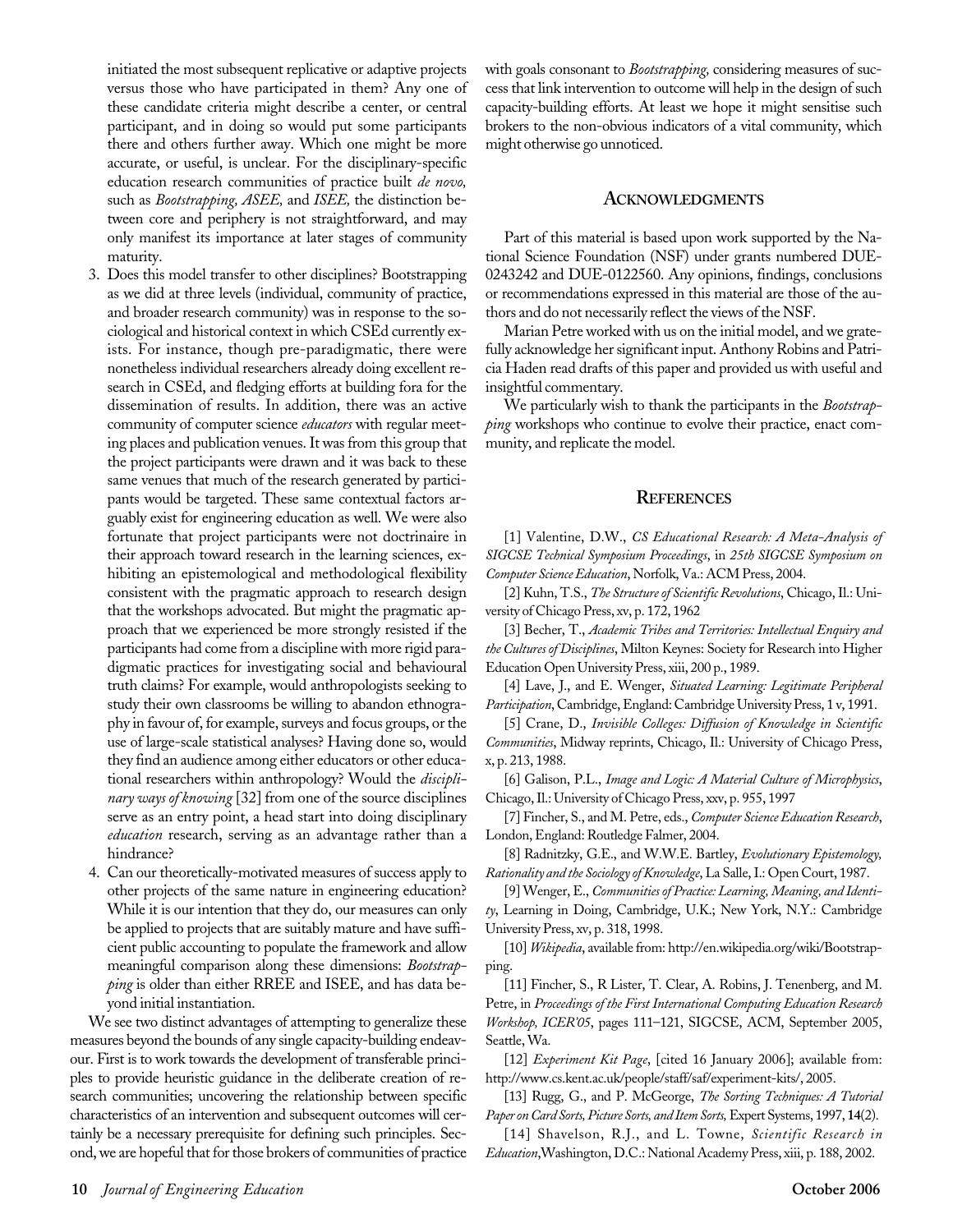[15] Olson, G.M., and J.S. Olson, "Distance Matters," *Human-Computer Interaction*, Vol. 15**,** No. 2/3, 2000, pp. 139–178.

[16] Hutchins, E., "Learning to Navigate," *in Understanding Practice: Perspectives on Activity and Context*, S. Chaiklin and J. Lave, eds., Cambridge University Press: Cambridge, p. 35–63, 1996.

[17] *Center for the Advancement of Scholarship in Engineering Education (CASEE)*, 2002.

[18] *Bootstrapping Research in Computer Science Education*, available from: http://depts.washington.edu/bootstrp/, 2002.

[19] *Rigorous Research in Engineering Education*, available from: http://www.mines.edu/research/cee/ND.htm, 2004.

[20] *Center for the Advancement of Engineering Education*, available from: http://www.engr.washington.edu/caee/research\_elements.html, 2003.

[21] *Institute for Scholarship on Engineering Education 2006-07*, available from: http://www.engr.washington.edu/caee/isee-2006-07.html, 2006.

[22] Granovetter, M., "The Strength of Weak Ties," *American Journal of Sociology*, Vol. 76, No. 8, 1973, pp. 1360–1380.

[23] Burt, R., "The Network Structure of Social Capital," *Reseach in Organizational Behavior*, Vol. 22, 2000.

[24] K. Sanders, S. Fincher, D. Bouvier, G. Lewandowski, B. Morrison, L. Murphy, M. Petre, B. Richards, J. Tenenberg, L. Thomas, R. Anderson, R. Anderson, S. Fitzgerald, A. Gutschow, S. Haller, R. Lister, Raymond, R. McCauley, J. McTaggart, C. Prasad, T. Scott, Terry, D. Shinners-Kennedy, S. Westbrook, C. Zander, K. Sanders, "A Multi-Institutional, Multinational Sstudy of Programming Concepts Using Card Sort Data," *Expert Systems*, Vol. 22, No.3, 2005, pp. 121–128.

[25] Fincher, S., P. Marian, J. Tenenberg, K. Blaha, D. Bouvier, T-Y. Chen, D. Chinn, S. Cooper, A. Eckerdal, H. Johnson, R. McCartney, A. Monge, J.E. Mostrom, K. Powers, M. Ratcliffe, A. Robins, D. Sanders, L. Schwartzman, B. Simon, C. Stoker, A.E. Tew, T. VanDeGrift, "A Multinational, Multi-institutional Study of Student-generated Software Designs," in *Kolin Kolistelut*. 2004, Koli, Finland.

[26] *Building Research in Australasian Computing Education*, available from: http://www.cs.otago.nz/brace, 2004.

[27] Lister, R., E. Adams, S. Fitzgerald, W. Fone, J. Hamer, M. Lindholm, R. McCartney, J.E. Moström, K. Sanders, O. Seppälä, B. Simon, L. Thomas, "A Multi-National Study of Reading and Tracing Skills in Novice Programming," *Proceedings*, *ITiCSE 2004*, Leeds, U.K.: ACM Press, 2004.

[28] Whalley, J., R. Lister, E. Thompson, T. Clear, P. Robbins, P.K. Kumar, C. Prasad, "An Australian Study of Reading and Comprehension Skills in Novice Programmers, Using the Bloom and SLO and SOLO Taxonomies," *Proceedings*, *Eighth Australasian Computing Education Conference (ACE 2006)*, Hobart, Tasmania, 2006.

[29] *Stepping Stones*, available from: http://www.it.uu.se/research/ group/cetuss/events/2006-06/, 2005.

[30] Murphy, L., R. McCauley, S. Westbrook, T. Fossum, S. Haller, B.B. Morrison, B. Richards, K. Sanders, C. Zander, and R.E. Anderson Murphy, "A Multi-Institutional Investigation of Computer Science Seniors' Knowledge of Programming Concepts," *Proceedings*, *36th SIGCSE Technical Symposium on Computer Science Education*, St Louis, Missouri, USA, 2005.

[31] Wenger, E., R.A. McDermott, and W. Snyder, *Cultivating Communities of Practice: A Guide to Managing Knowledge*, Boston, Ma.: Harvard Business School Press, 2002, xii, p. 284.

[32] Hativa, N., and M. Marincovich, *Disciplinary Differences in Teaching and Learning: Implications for Practice*, San Francisco, Ca.: Jossey-Bass Publishers, 1995.

#### **AUTHORS' BIOGRAPHIES**

Sally Fincher is a senior lecturer in the Computing Laboratory at the University of Kent where she leads the Computing Education Research Group. She holds a B.A. in Philosophy and Computer Science (University of Kent, UK) and an M.A. in English (Georgetown University, Washington DC). She is Editor of the journal Computer Science Education, jointly with Renée McCauley. Her principal research areas are Computer Science Education, the scholarship of teaching and learning, and patterns and pattern languages, especially patterns for interaction design.

*Address*: Computing Laboratory, University of Kent, Canterbury, Kent, CT2 7NF, United Kingdom; e-mail: s.a.fincher@kent.ac.uk.

Josh Tenenberg is professor in the Computing and Software Systems program in the Institute of Technology at the University of Washington, Tacoma. He holds a B.M. in music performance (San Francisco State University, U.S.A.) and an M.S. and Ph.D. in Computer Science (University of Rochester, U.S.A), where his primary research was in Artificial Intelligence. His research areas have included automated planning, knowledge representation and reasoning, reinforcement learning, temporal logic, and cognitive modeling of computer programming. Most recently, his research is in Computer Science Education, the scholarship of teaching and learning, and interaction design.

*Address*: Computing and Software Systems, Institute of Technology, University of Washington, Tacoma, Campus Box 358426, 1900 Commerce St, Tacoma WA 98402-3100; e-mail: jtenenbg@u.washington.edu.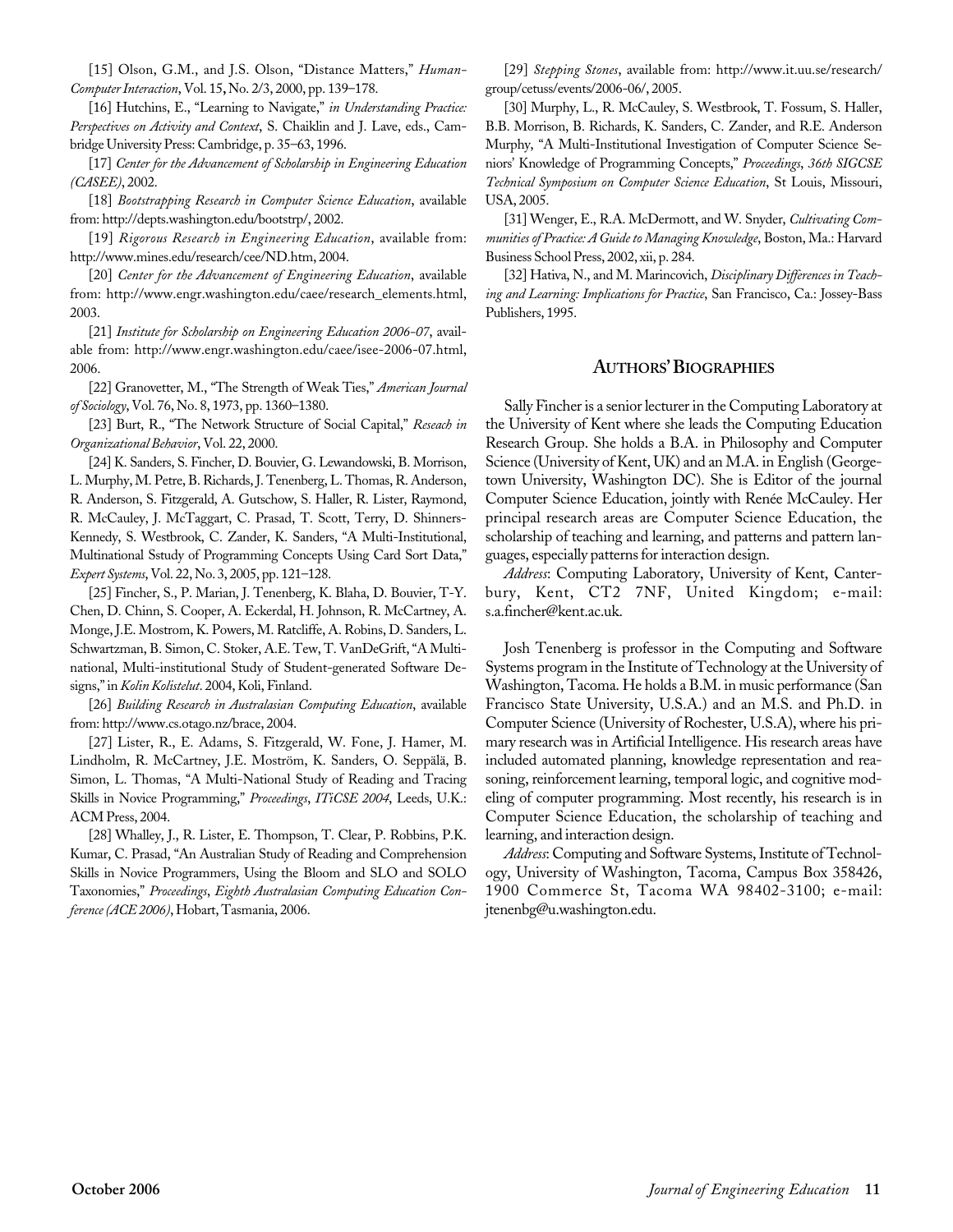#### **APPENDIXA**

Refereed CSEd publications by *Bootstrapping* participants stemming from the *Bootstrapping* experiment kits and resulting collaborations, to January 2006.

Note that all participants of the first cohort as are named as authors in publication number 29, and all participants of the second cohort are named as authors in publication number 30. The workshop leaders appear as authors on both those publications.

- 1. Vicki Almstrum, Reneé McCauley, Suzanne Westbrook, Sally Fincher. Computer Science Education Research as a Scientific Endeavor. *Grace Hopper Celebration of Women in Computing*, Chicago, USA, 2004.
- 2. Ken Blaha, Alvaro Monge, Dean Sanders, Beth Simon, and Tammy VanDeGrift. Do students recognize ambiguity in software design? A multi-national, multi-institutional report. In *ICSE '05: Proceedings of the International Conference on Software Engineering*, 2005.
- 3. Dennis Bouvier, Gary Lewandowski, and Terry Scott. Developing a computer science education research program. *The Journal of Computing Sciences in Colleges*, Volume 19(1):217, October, 2003.
- 4. Tsu-Yi Chen, Stephen Cooper, Robert McCartney, and Leslie Schwartzman. The (relative) importance of software design criteria. In *ITiCSE '05: Proceedings of the 10th Annual Conference on Innovation and Technology in Computer Science Education*, Monte da Caparica, Portugal, June 2005.
- 5. Tzu-Yi Chen, Alvaro Monge, and Beth Simon. Relationship of early programming language to novice generated design. *Proceedings of the 37th SIGCSE Technical Symposium on Computer Science Education*, Houston, Texas USA, 2006.
- 6. Donald Chinn, Phil Prins, and Josh Tenenberg. The role of the data structures course in the computing curriculum. *The Journal of Computing Sciences in Colleges*, 19(2):91–93, 2003.
- 7. William Collins, Josh Tenenberg, Raymond Lister, and Suzanne Westbrook. The role for framework libraries in CS2. In *SIGCSE '03: Proceedings of the 34th SIGCSE Technical Symposium On Computer Science Education*, pages 403–404, New York, NY, USA, 2003. ACM Press.
- 8. Kate Deibel, Richard Anderson, and Ruth Anderson. Using edit distance to analyze card sorts. *Expert Systems*, 22(3):129- 138, 2005.
- 9. Anna Eckerdal, Robert McCartney, Jan-Erik Moström, Mark Ratcliffe and Carol Zander. Comparing student software designs using semantic categorization. In *5th Annual Finnish / Baltic Sea Conference on Computer Science Education*, Koli Calling, 2005.
- 10. Anna Eckerdal, Robert McCartney, Jan Erik Moström, Mark Ratcliff, and Carol Zander. Can graduating students design software systems? *SIGCSE '06: Proceedings of the 37th SIGCSE technical symposium on Computer science education*, 2006.
- 11. Sally Fincher, Raymond Lister, Tony Clear, Anthony Robins, Josh Tenenberg, and Marian Petre. Multi-institutional, multi-national studies in CSEd research: some design considerations and trade-offs. In *First International Computing Education Research Workshop (ICER '05)*, 2005.
- 12. Sally Fincher, Marian Petre, Josh Tenenberg, Kend Blaha, Dennis Bouvier, Tzu-Yi Chen, Donald Chinn, Stephen Cooper, Anna Eckerdal, Hubert Johnson, Robert McCartney, Alvaro Monge, Jan Erik Moström, Kris Powers, Mark Ratcliffe, Anthony Robins, Dean Sanders, Leslie Schwartzman, Beth Simon, Carol Stoker, Alison Elliott Tew, and Tammy VanDeGrift. A multinational, multi-institutional study of student-generated software designs. In *4th Annual Finnish / Baltic Sea Conference on Computer Science Education, Koli Calling*, 2004.
- 13. Sally Fincher and Josh Tenenberg. Making sense of card sorting data. *Expert Systems*, 22(3):89–93, 2005.
- 14. Timothy Fossum and Susan Haller. Measuring card sort orthogonality. *Expert Systems*, 22(3):139–146, 2005.
- 15. Timothy Fossum and Susan Haller. Assessment: a new quantitative assessment tool for computer science programs. In *ITiCSE '05: Proceedings of the 10th Annual Conference on Innovation and Technology in Computer Science Education*, Monte da Caparica, Portugal, June 2005.
- 16. Sandy Garner, Patricia Haden and Anthony Robins. My program is correct but it doesn't run: a preliminary investigation of novice programmers' problems. *Proceedings of the Seventh Australasian Computing Education Conference (ACE2005),* pages 173–180. Newcastle, Australia, 2005.
- 17. Paul Gross and Kris Powers. Evaluating assessments of novice programming environments. In *First International Computing Education Research Workshop (ICER '05)*, 2005.
- 18. Gary Lewandowski, Alicia Gutschow, Robert McCartney, Kate Sanders, and Dermot Shinners-Kennedy. What novice programmers don't know. In *First International Computing Education Research Workshop (ICER '05)*, 2005.
- 19. Raymond Lister, Ilona Box, Briana Morrison, Josh Tenenberg, and Suzanne Westbrook. The dimensions of variation in the teaching of data structures. In *ITiCSE '04: Proceedings of the 9th annual SIGCSE conference on Innovation and technology in computer science education*, pages 92–96, New York, NY, USA, 2004. ACM Press.
- 20. Robert McCartney and Kate Sanders. What are the "Threshold Concepts" in Computer Science? In *5th Annual Finnish / Baltic Sea Conference on Computer Science Education*, Koli Calling, 2005.
- 21. Renee McCauley, Laurie Murphy, Suzanne Westbrook, Susan Haller, Carol Zander, Timothy Fossum, Kate Sanders, Briana Morrison, Brad Richards, and Ruth Anderson. What do successful computer science students know?: an integrative analysis using card-sort measures and content analysis to evaluate graduating students' knowledge of programming concepts. *Expert Systems*, 22(3):139–146, 2005.
- 22. Laurie Murphy, Renee McCauley, Suzanne Westbrook, Brad Richards, Briana Morrison, and Timothy Fossum. Women catch up: gender differences in learning programming concepts. *Proceedings of the 37th SIGCSE Technical Symposium on Computer Science Education*, Houston, Texas, USA, 2006.
- 23. Laurie Murphy, Renee McCauley, Suzanne Westbrook, Timothy Fossum, Susan Haller, Briana Morrison, Brad Richards, Kate Sanders, Carol Zander and Ruth Anderson. A multi-institutional investigation of computer science seniors' knowledge of programming concepts. *Proceedings of the*